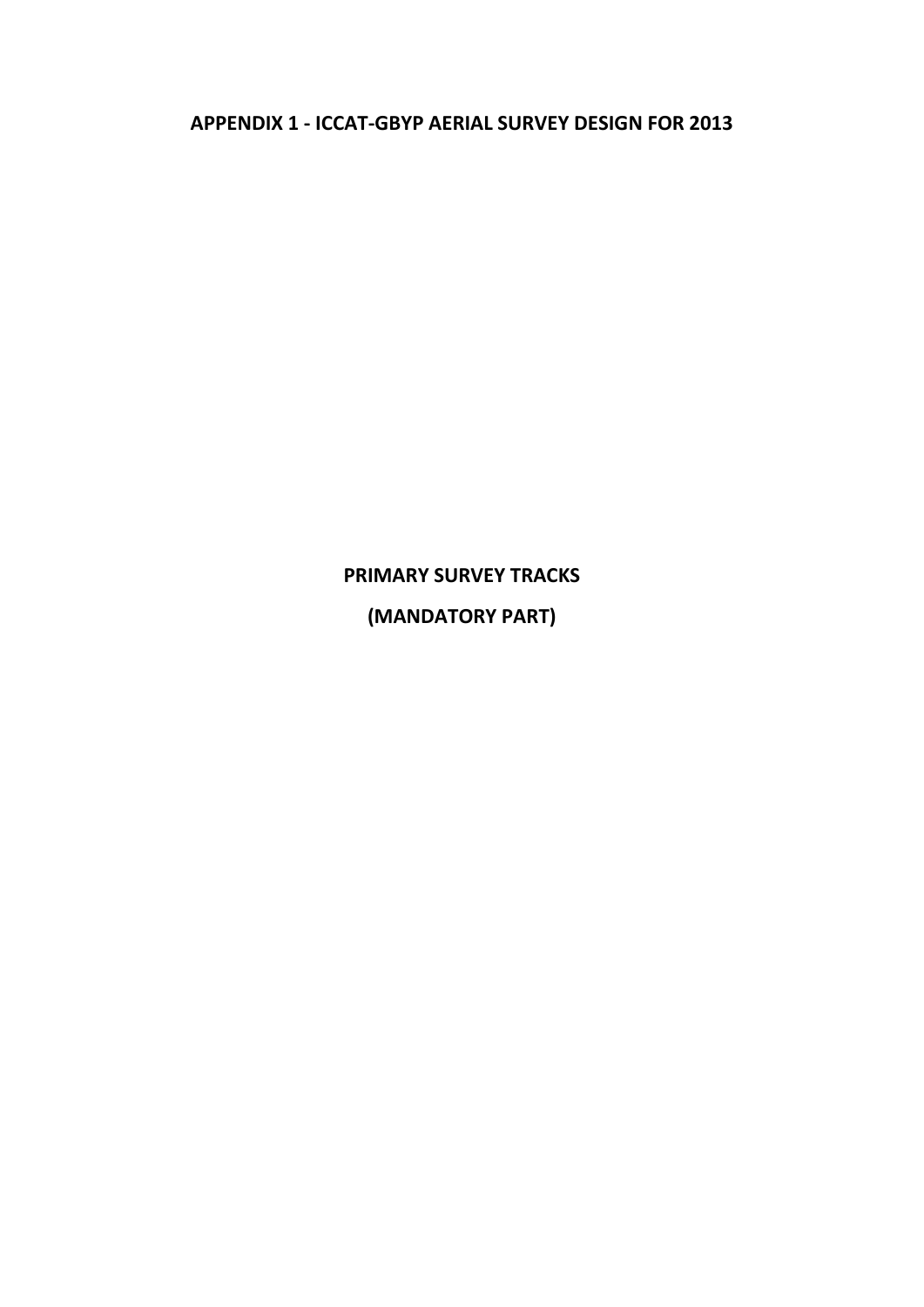#### **Area A\_outside**



Type of sampler: Line Number of samplers: 5

List of samplers: x-coord y-coord Sampler 1 -1.563101 37.24305  $-1.566476$  37.40577 -- Sampler 2 -0.3102724 35.88547 -0.3210355 38.47186 -- -0.3251981 39.38932 -0.3254681 39.4474 -- -0.3255058 39.45549 -0.3255155 39.45758 -- Sampler 3 0.9216235 36.41238 0.9412417 38.00822 -- 0.954243 39.00016 0.9830336 41.036 -- Sampler 4

 2.160641 36.59845 2.201353 38.00745 -- 2.297939 41.00088 2.314707 41.47761 --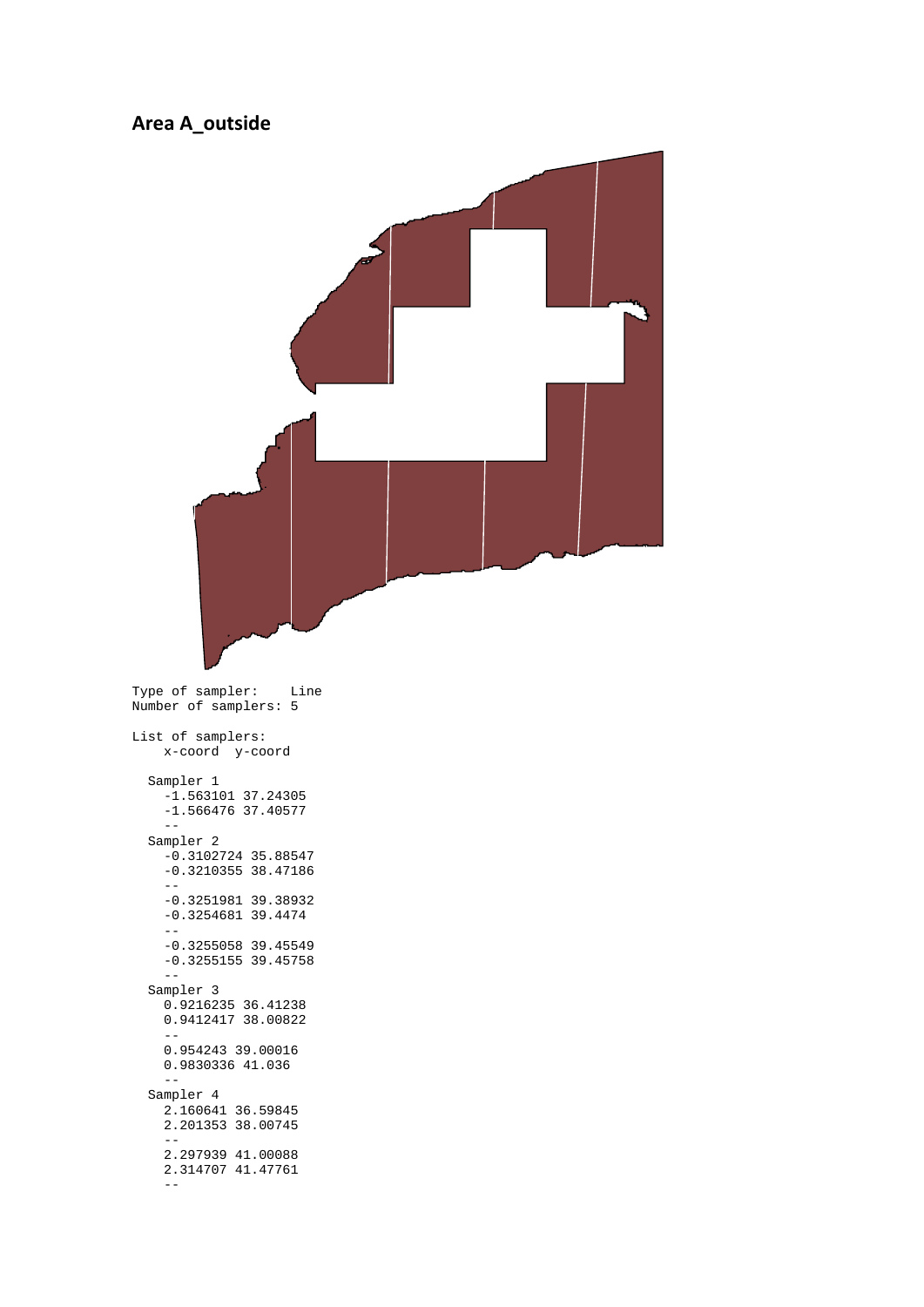```
 Sampler 5
   3.404938 36.77493
   3.509159 39.00105
  - - 3.559891 40.00132
   3.661959 41.87304
   --
```
### **Area A\_inside – previously surveyed sub-area replica 1**



Sample layer name: 2 replicas 1 Type of sampler: Line Number of samplers: 8 List of samplers: x-coord y-coord Sampler 1 0.391423 38.00434 0.3968551 39.00103 -- Sampler 2 0.8915886 38.008 0.9039093 39.00037  $\mathbb{L} \mathbb{L}$  Sampler 3 1.391747 38.00952 1.40403 38.64886

 -- 1.405622 38.73021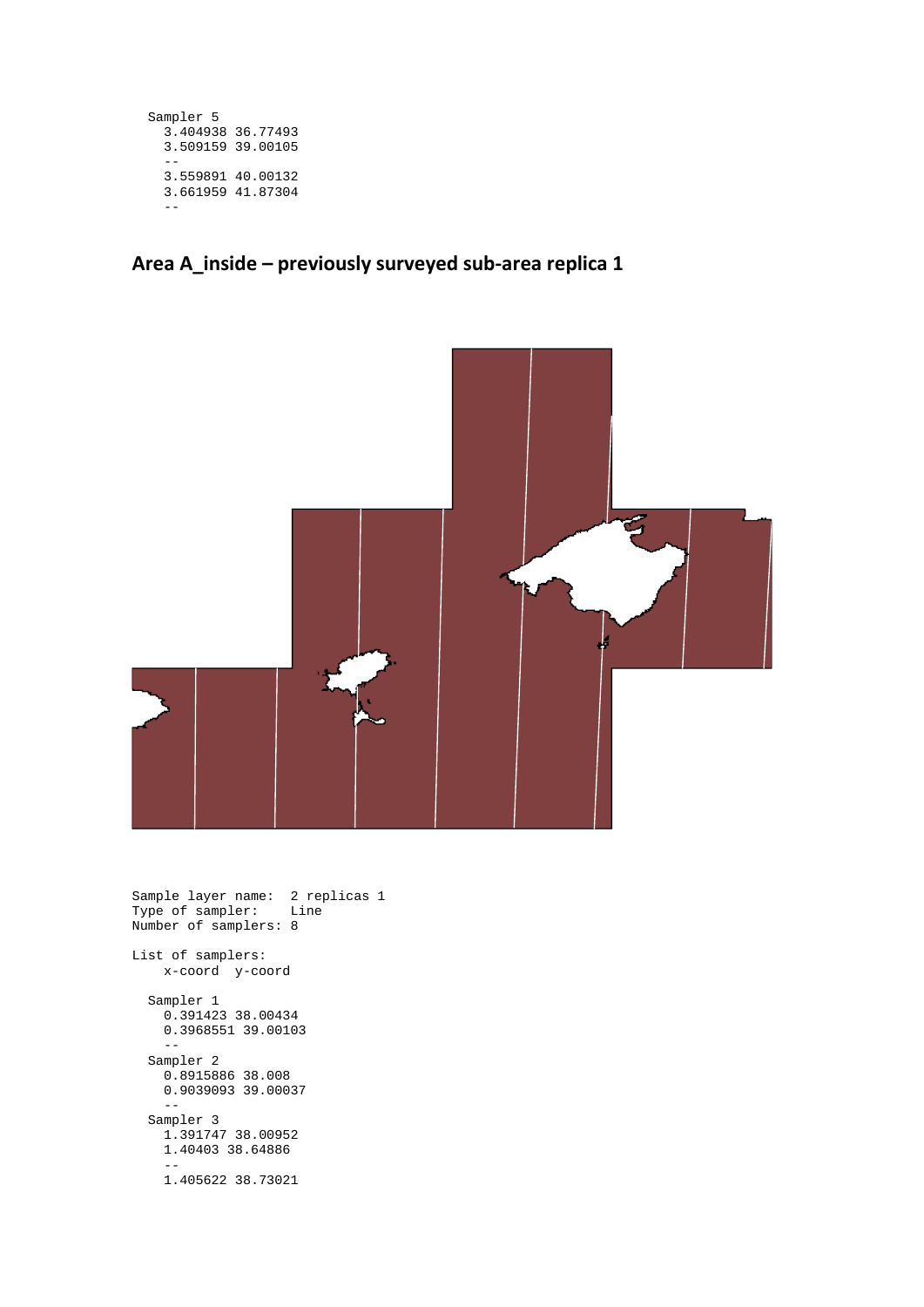1.407528 38.82723 -- 1.407556 38.82864 1.408732 38.88828 -- 1.412527 39.0795 1.431336 40.00106 -- Sampler 4  $1.891845$  38.00892  $1.945662$  40.00022 -- Sampler 5 2.391832 38.00619 2.443418 39.53362 -- 2.447496 39.64952 2.496836 41.00109<br>-- -- Sampler 6 2.891653 38.00133 2.937222 39.12857 -- 2.938396 39.15679 2.946968 39.36167 -- 2.97038 39.9107 2.999889 40.58183 -- Sampler 7 3.438843 39.00106 3.473799 39.70963 -- 3.474433 39.72224 3.488522 40.00068 -- Sampler 8 3.945645 39.00022 3.998329 39.92554  $-$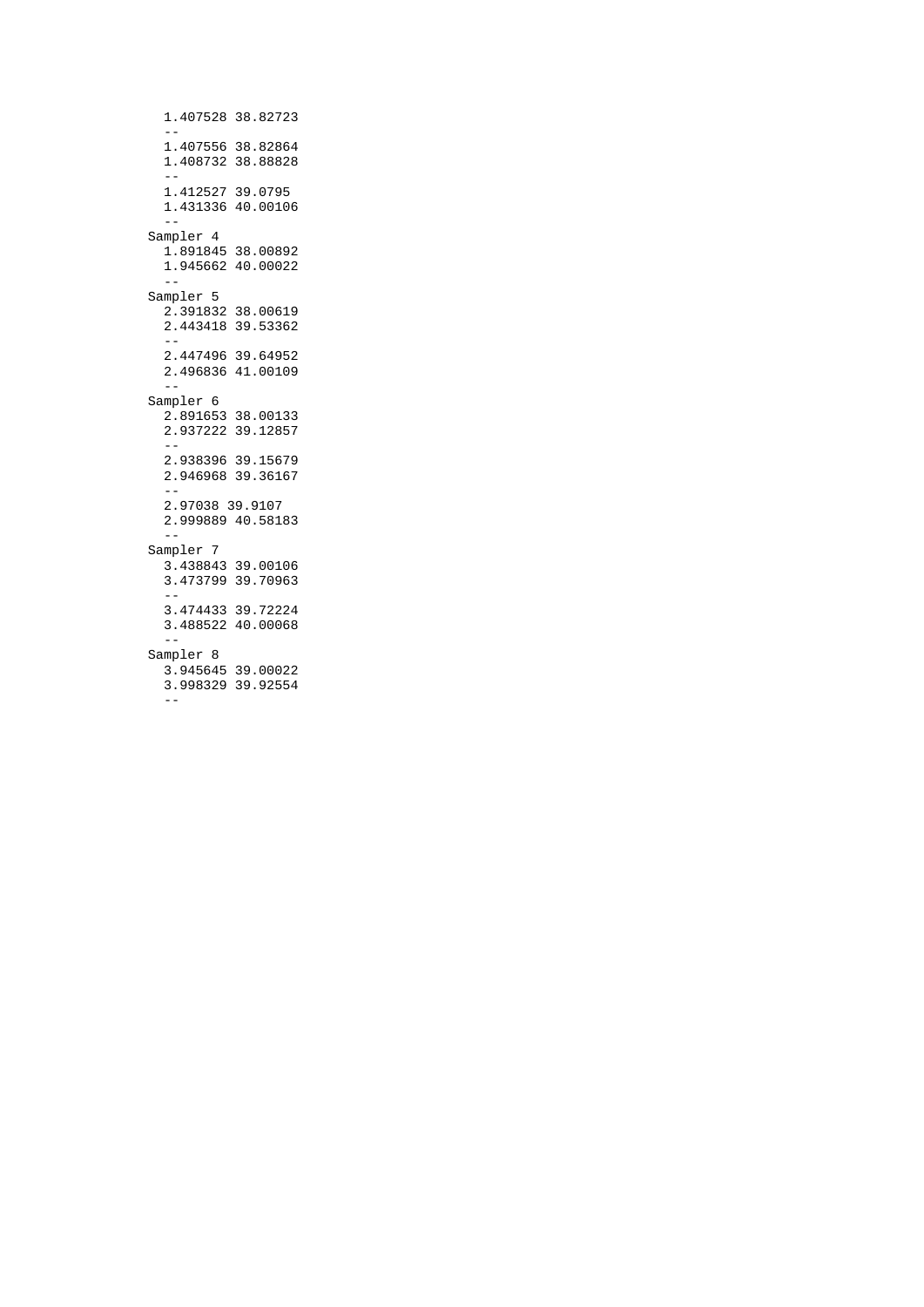## **Area A\_inside – previously surveyed sub-area replica 2**



Sample layer name: 2 replicas 2 Type of sampler: Line Number of samplers: 10 List of samplers: x-coord y-coord Sampler 1 0.2835019 38.00328 0.2874397 39.00088  $-$  Sampler 2 0.783662 38.00739 0.7945014 39.0007 -- Sampler 3 1.283826 38.00937 1.299036 38.86301 -- 1.299097 38.86636 1.299245 38.87447 -- 1.300995 38.97038 1.301151 38.97888 -- 1.302212 39.03678 1.320345 40.00094 --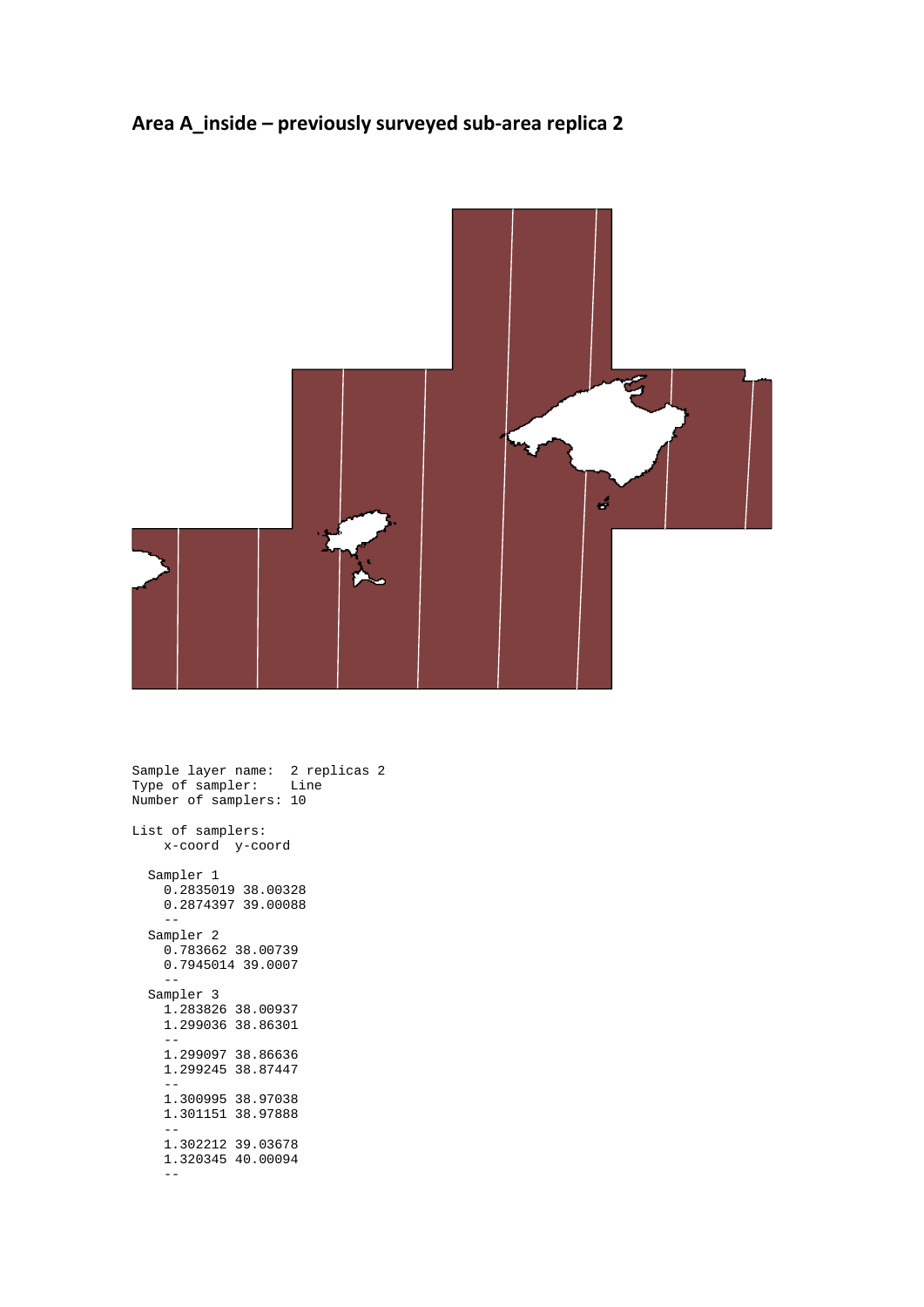```
 Sampler 4
    1.783942 38.00923
    1.83469 40.0006
   - - Sampler 5
 2.283957 38.00696
 2.335037 39.5887
 --
 2.335333 39.5975
    2.384193 41.00103
   - Sampler 6
    2.783818 38.00256
    2.836998 39.36112
    --
    2.858162 39.87713
    2.90617 41.00037
    --
  Sampler 7
    3.329463 39.00095
    3.355414 39.54654
   - 3.355493 39.54818
    3.355504 39.5484
 --
 3.366599 39.77716
    3.377564 40.00071
 --
 Sampler 8
    3.836304 39.00059
    3.887403 39.92377
   -
```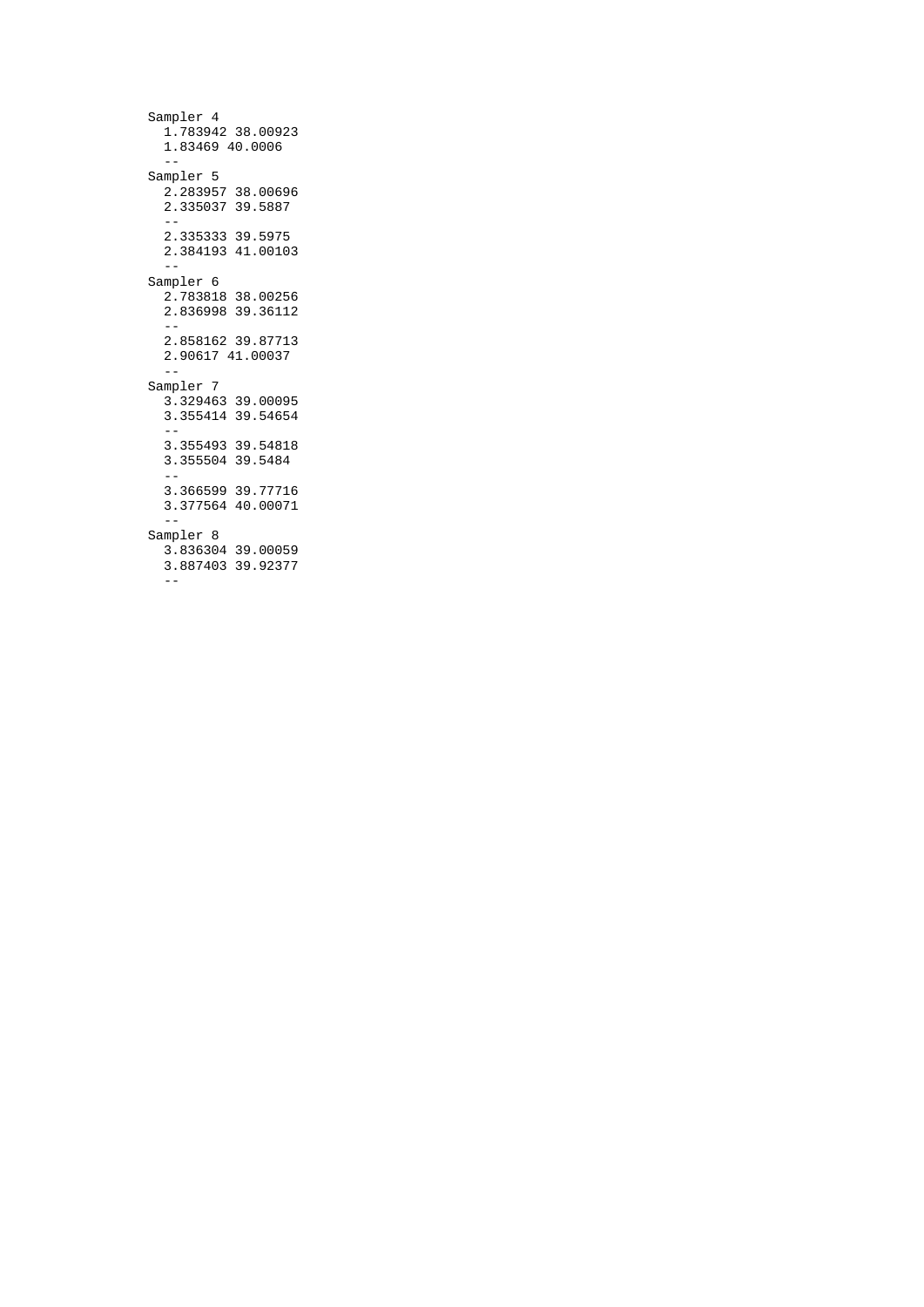

```
 Sampler 1
 4.887805 36.8532
 5.276323 42.16813
    - Sampler 2
    6.250699 36.93431
    6.253633 36.97006
 --
 6.25608 36.99982
    6.769778 42.43375
     --
  Sampler 3
    7.610588 36.96579
    8.273095 42.67877
 --
 Sampler 4
    8.982021 37.09467
    8.982916 37.1022
    --
    8.983344 37.10579
    9.248452 39.21666
    --
```
#### **Area B**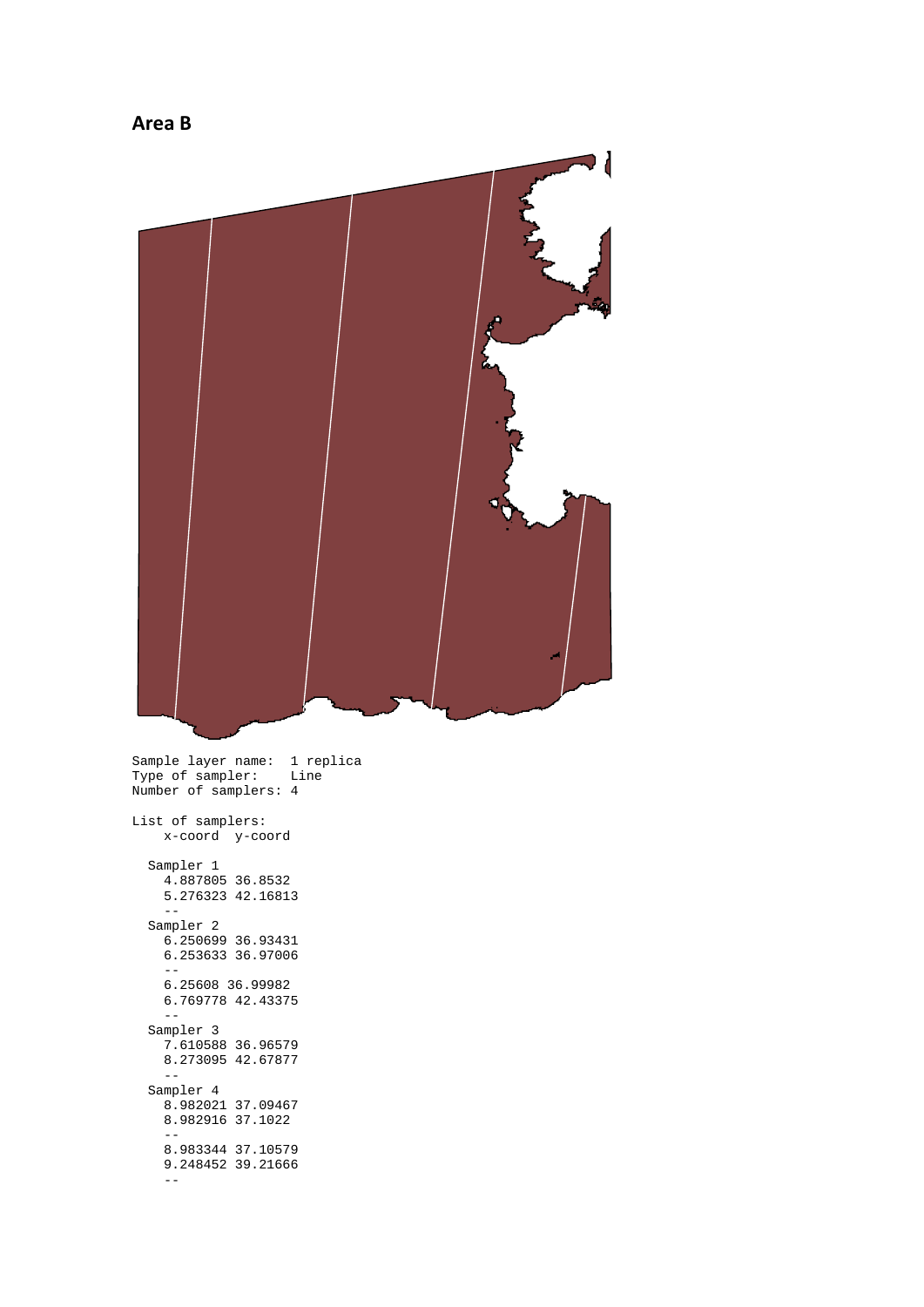#### **Area C\_outside**



Sample layer name: 1 replica 1 Type of sampler: Line Number of samplers: 5 List of samplers: x-coord y-coord Sampler 1  $15.09323$  39.99925 15.11284 40.17643 -- Sampler 2 13.81738 40.00444 13.88193 40.69832  $-$  13.8872 40.75343 13.91322 41.02216 -- Sampler 3 12.37785 37.5032 12.40632 37.98946 -- 12.40642 37.99111 12.6479 41.45361 -- Sampler 4 11.14121 37.50112 11.39538 42.39201  $-$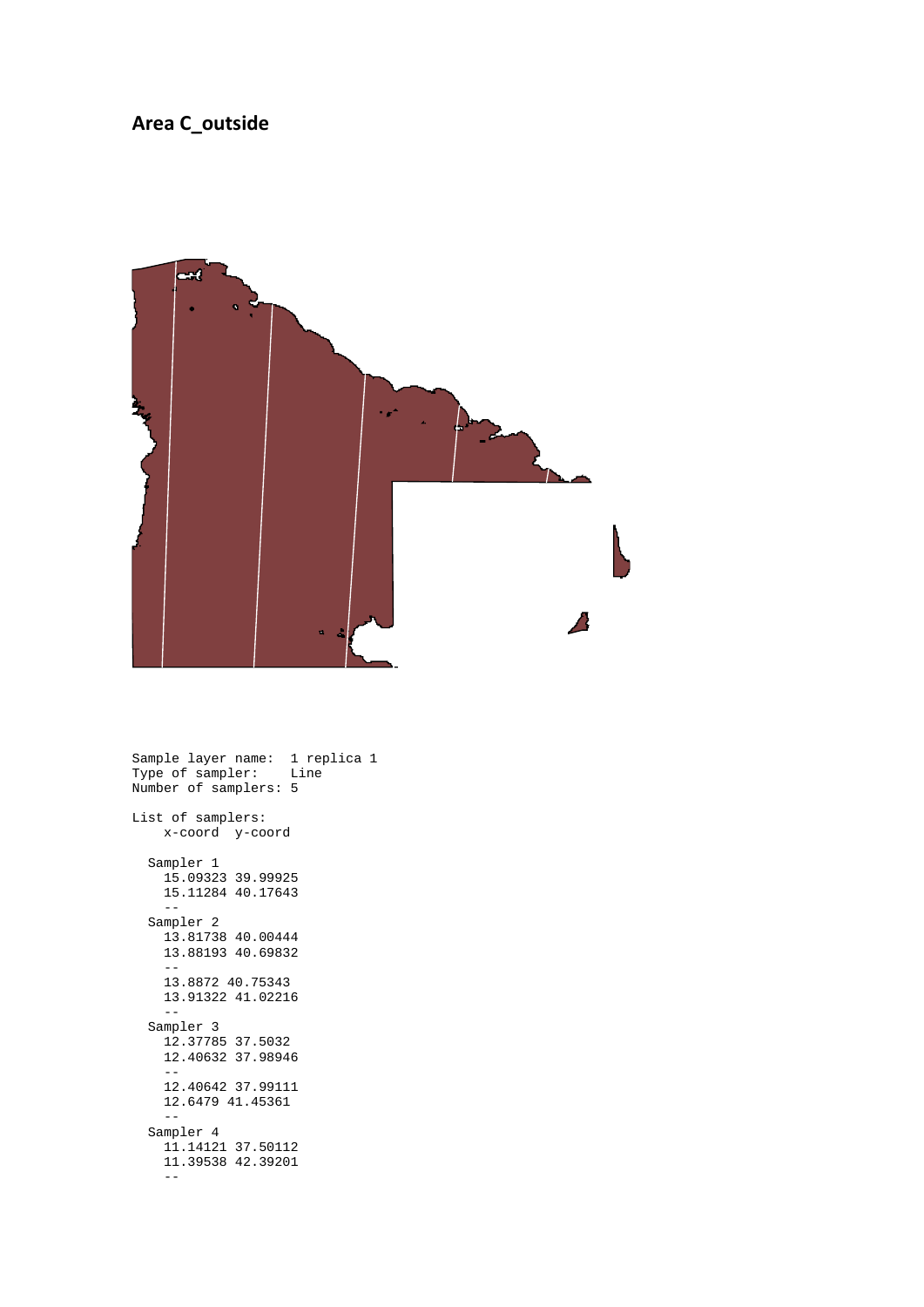```
 Sampler 5
   9.901973 37.50287
  10.07031 42.57262
  - 10.07144 42.59846
  10.0881 42.97124
   --
```
#### **Area C\_inside – previously surveyed sub-area replica 1**



Sample layer name: 1 replica 1 Type of sampler: Line Number of samplers: 7 List of samplers: x-coord y-coord Sampler 1 15.73514 38.25475 15.88155 39.54096 -- Sampler 2 15.31239 38.21061 15.50719 39.99437 -- Sampler 3 14.89125 38.18121 14.91848 38.46172 -- 14.92443 38.52215 15.07821 39.99939 -- Sampler 4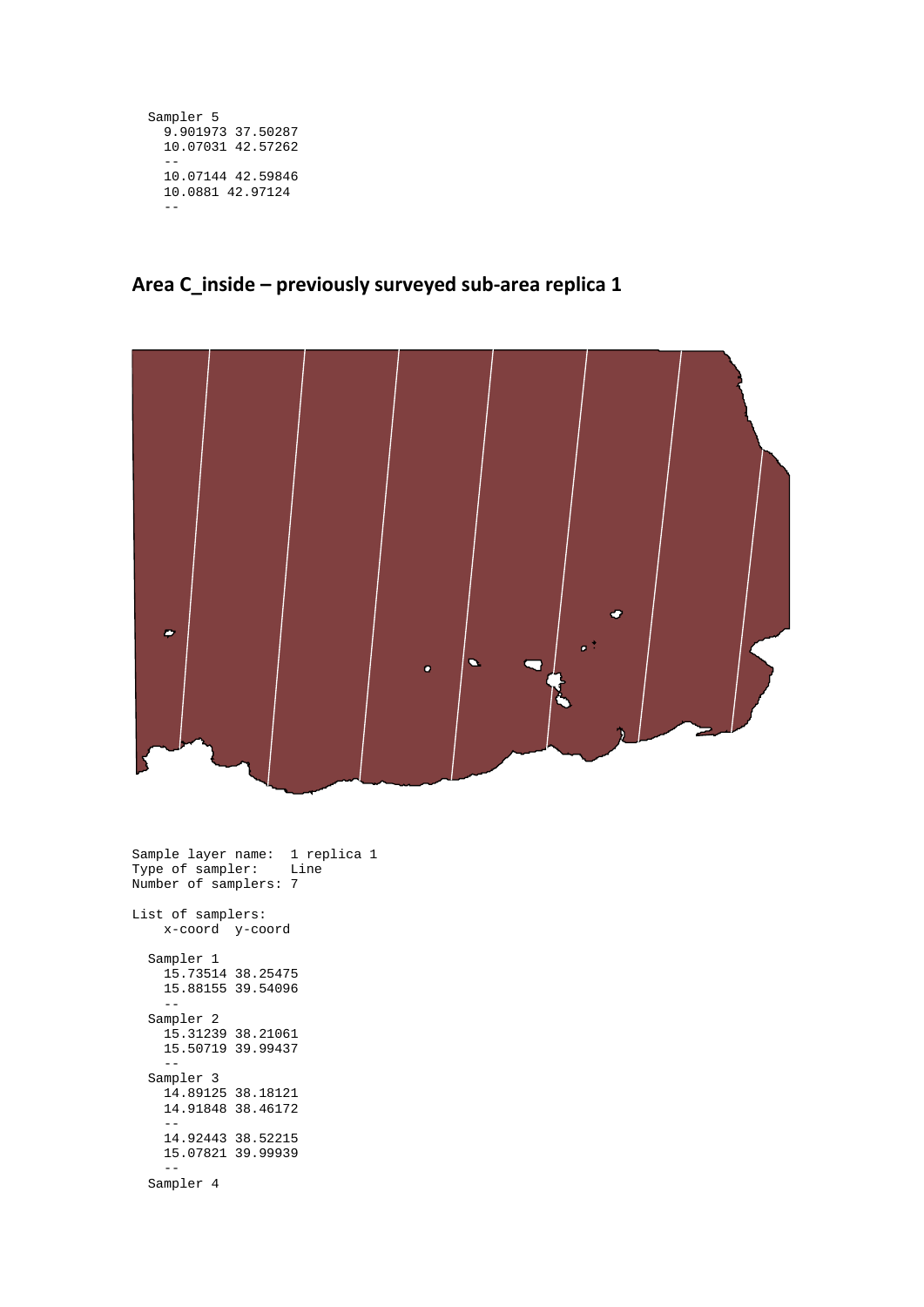| - -                           | 14.45967 38.03492<br>14.64866 40.00271 |
|-------------------------------|----------------------------------------|
| Sampler 5<br>14.0415 38.03212 | 14.21861 40.00438                      |
| Sampler 6                     | 13.62163 38.01125<br>13.78806 40.00439 |
| Sampler 7                     | 13.21515 38.17867<br>13.35708 40.00274 |

**Area C\_inside – previously surveyed sub-area replica 2**



```
Sample layer name: 1 replica 2
Type of sampler: Line
Number of samplers: 8
List of samplers:
    x-coord y-coord
 Sampler 1
 15.8377 38.36669
    15.86285 38.59169
   - 15.87223 38.67472
   15.9648 39.46867
 --
 Sampler 2
 15.40535 38.23707
```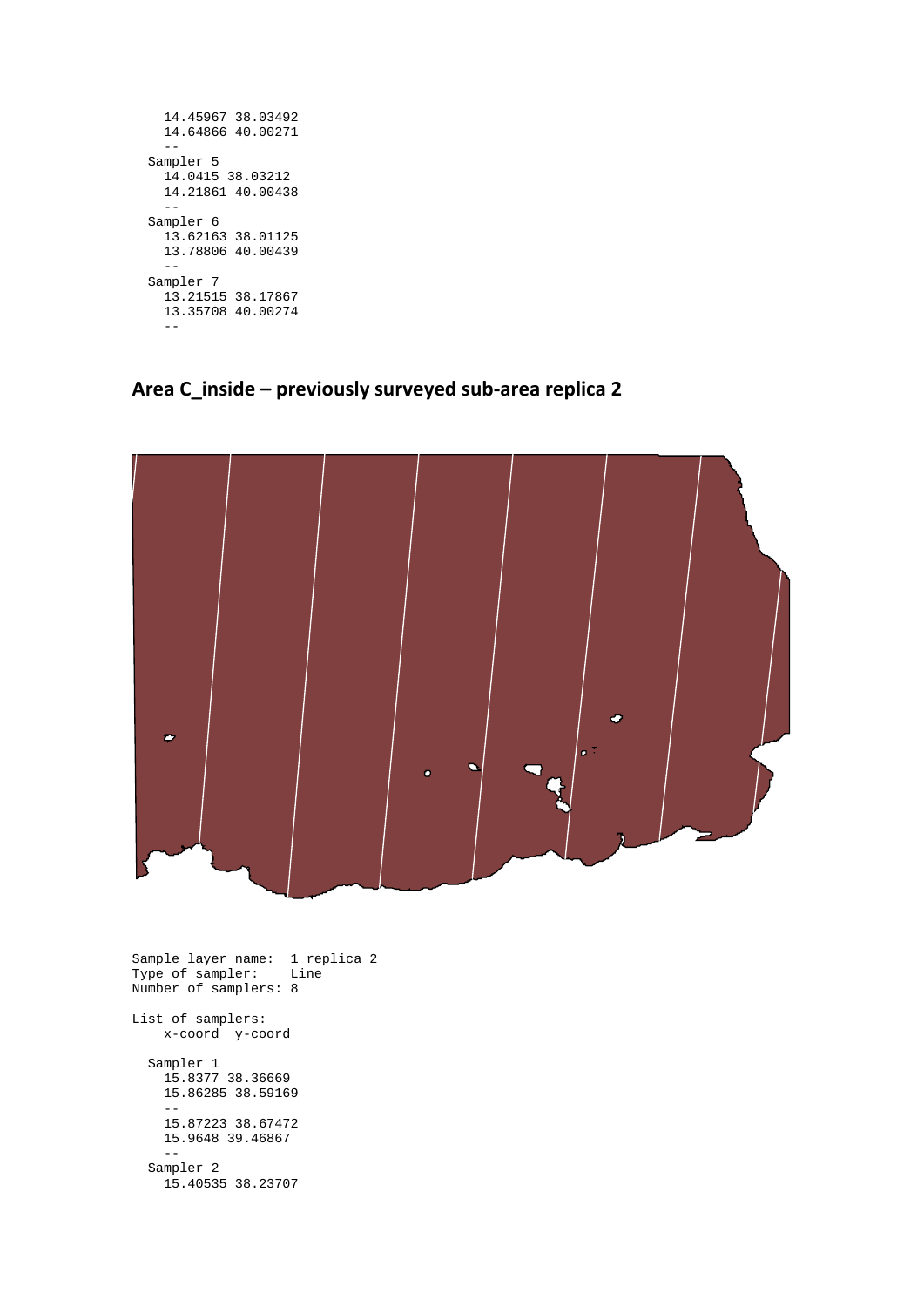```
 15.59982 39.99424
   - Sampler 3
    14.97864 38.15178
    15.00021 38.37194
 --
 15.00074 38.37738
    15.17082 39.99846
    --
  Sampler 4
    14.55215 38.06082
    14.74139 40.00213
 --
 Sampler 5
    14.13092 38.02278
    14.31144 40.00416
 --
 Sampler 6
 13.70934 37.97883
 13.88101 40.00453
 --
 Sampler 7
    13.30913 38.22543
    13.45011 40.00324
   - Sampler 8
    13.00153 39.77832
    13.0188 40.00029
    --
```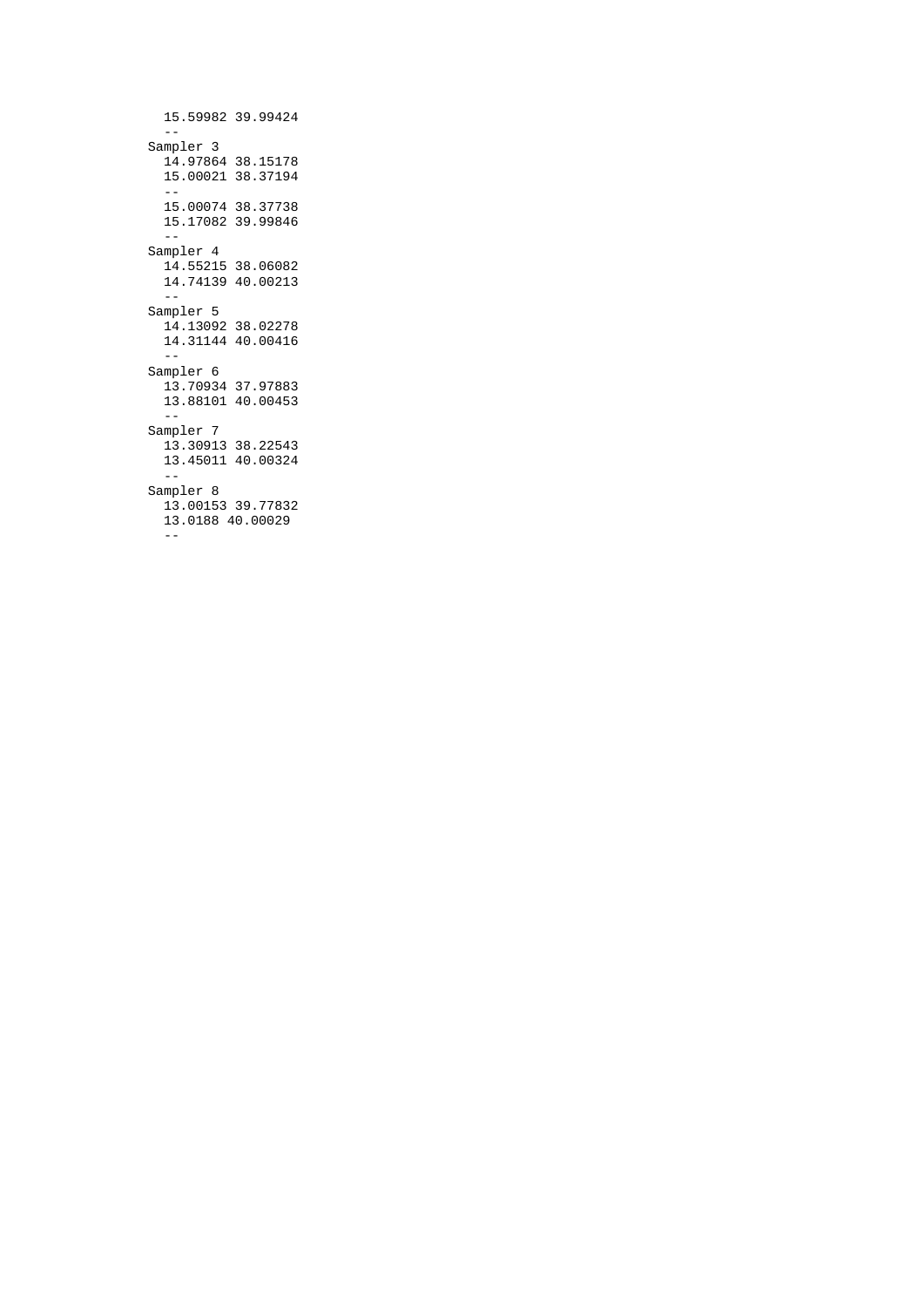

Sample layer name: 1 replica 1 Type of sampler: Line Number of samplers: 7

List of samplers: x-coord y-coord Sampler 1 13.77964 43.23603 14.83309 43.77377 -- Sampler 2 14.52037 42.24814 16.08814 43.04344 -- 16.16424 43.08084 16.3355 43.1646 -- 16.33749 43.16557  $16.34186$  43.1677 -- 16.35407 43.17365 16.38474 43.18858 -- 16.40127 43.19662 16.54825 43.26788 -- 16.73575 43.3582 16.73887 43.3597 -- 16.74341 43.36188 16.82631 43.40159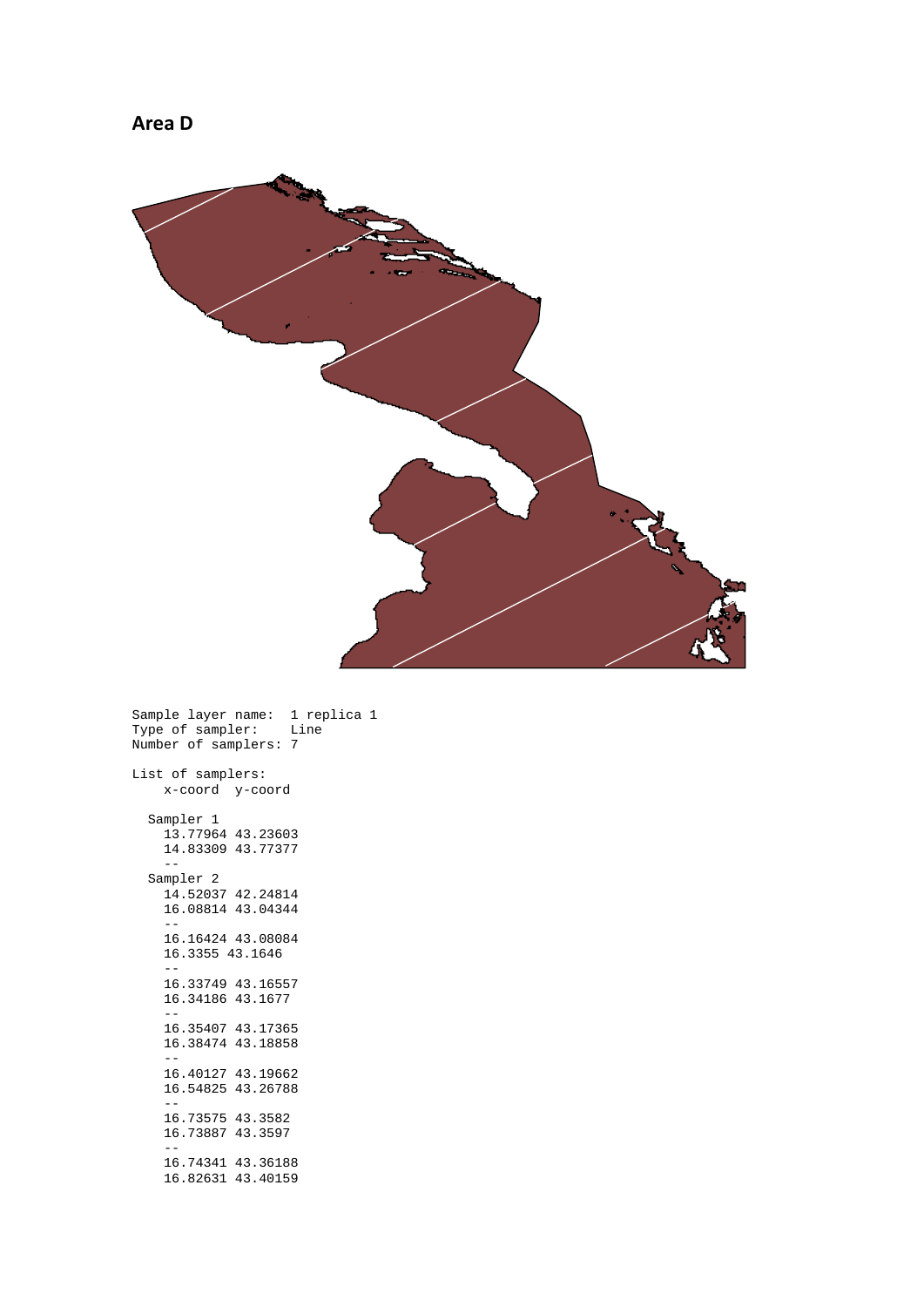$-$  Sampler 3  $15.89519$   $41.59865$  18.05921 42.6617 -- 18.06618 42.66498 18.07535 42.6693 -- Sampler 4  $17.29055$  40.96358 18.35831 41.48778  $-$  Sampler 5 17.01896 39.48829 17.99896 39.99087  $-$  18.46399 40.22292 19.16152 40.56333 -- Sampler 6 16.77046 38.01162 19.82107 39.57911  $-$  19.92211 39.62799 20.03214 39.68101 -- Sampler 7  $19.31865$  38.02415 20.55772 38.64157  $-$  20.73107 38.72564 20.80436 38.76102 -- 20.81648 38.76686 20.87075 38.79298 --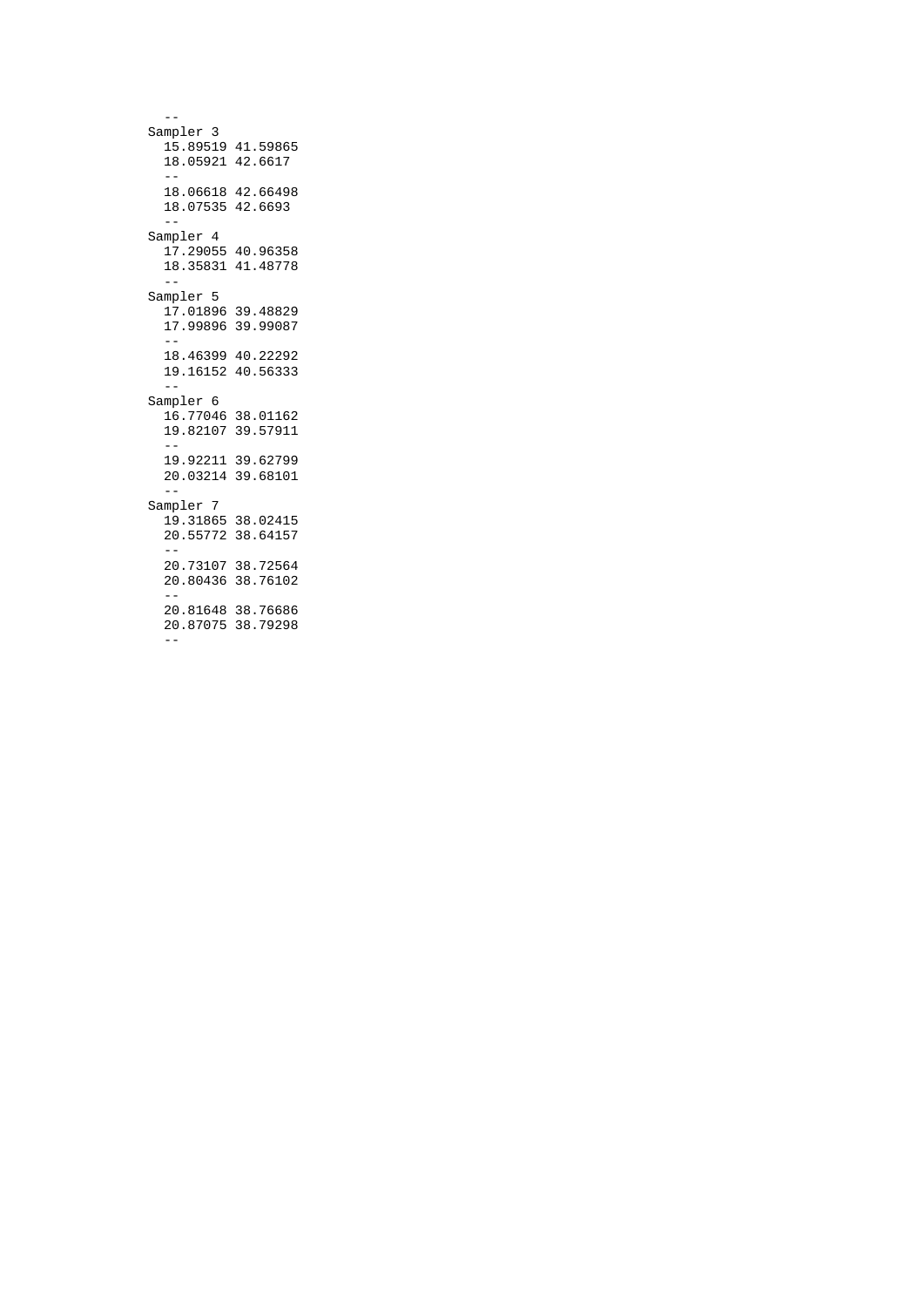#### **Area E\_outside**



Type of sampler: Line Number of samplers: 9 List of samplers: x-coord y-coord Sampler 1 19.86359 33.89945 20.50078 38.00988 -- Sampler 2 18.67917 33.95458 19.24254 38.02459 -- Sampler 3 17.48771 33.99783 17.9782 38.02486 -- Sampler 4 16.29326 34.0666 16.70864 38.01056 -- Sampler 5 15.29117 36.50402 15.33797 37.00389 -- 15.338 37.00428 15.43361 37.97034 -- Sampler 6 13.88767 34.21676 13.89491 34.33421 -- 14.04307 36.50037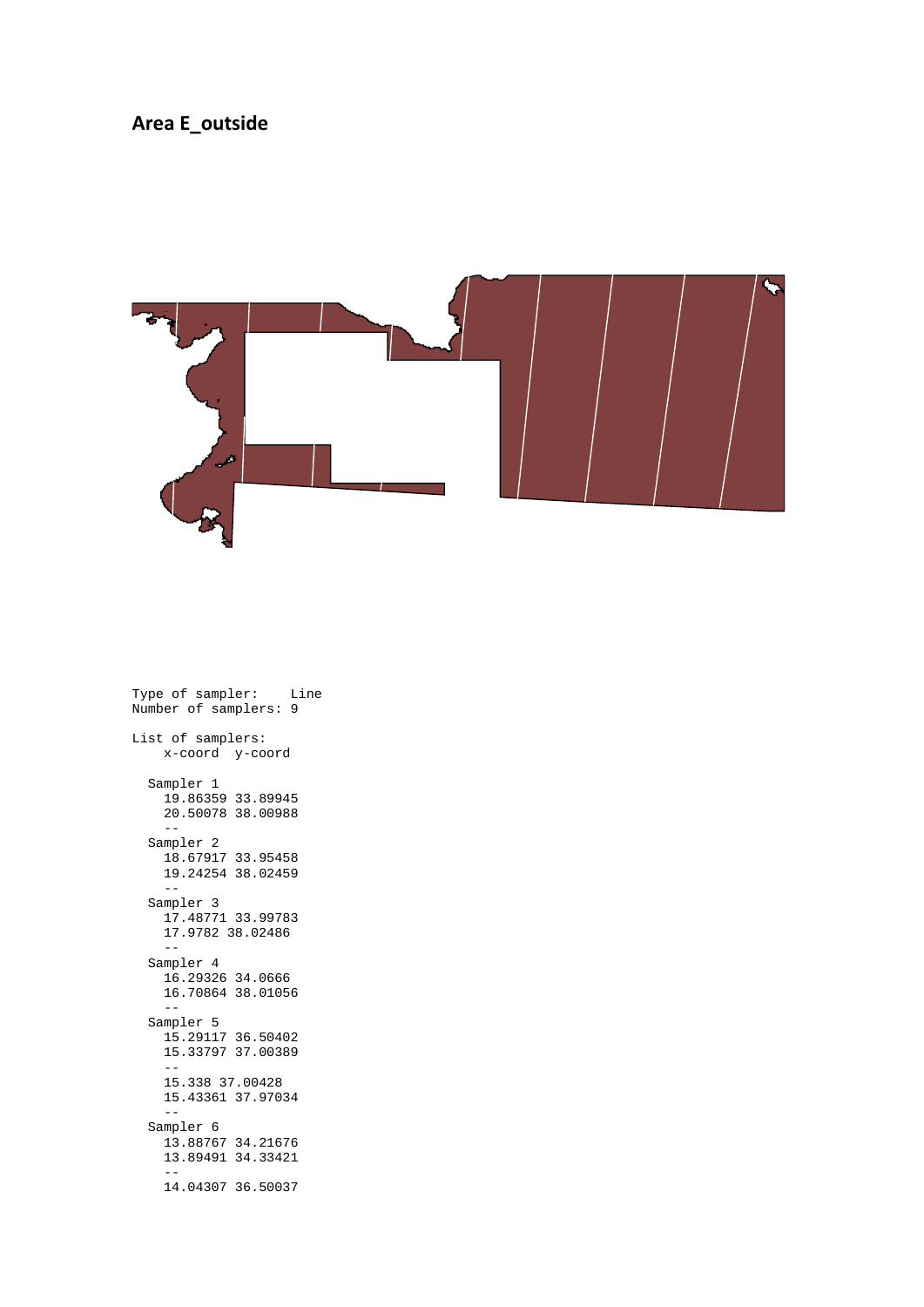14.08978 37.10788  $-$ Sampler 7 12.67603 34.28833 12.71066 35.00149 -- 12.8222 37.00678 12.85314 37.50271 -- Sampler 8 11.45854 34.34786 11.49869 35.50812 -- 11.55914 37.00063 11.58229 37.51339 -- Sampler 9 10.22604 33.78933 10.23539 34.36468 -- 10.28773 36.78421 10.28816 36.80034  $-$  10.28842 36.81032 10.28849 36.81324 -- 10.29146 36.92529 10.3077 37.51001 --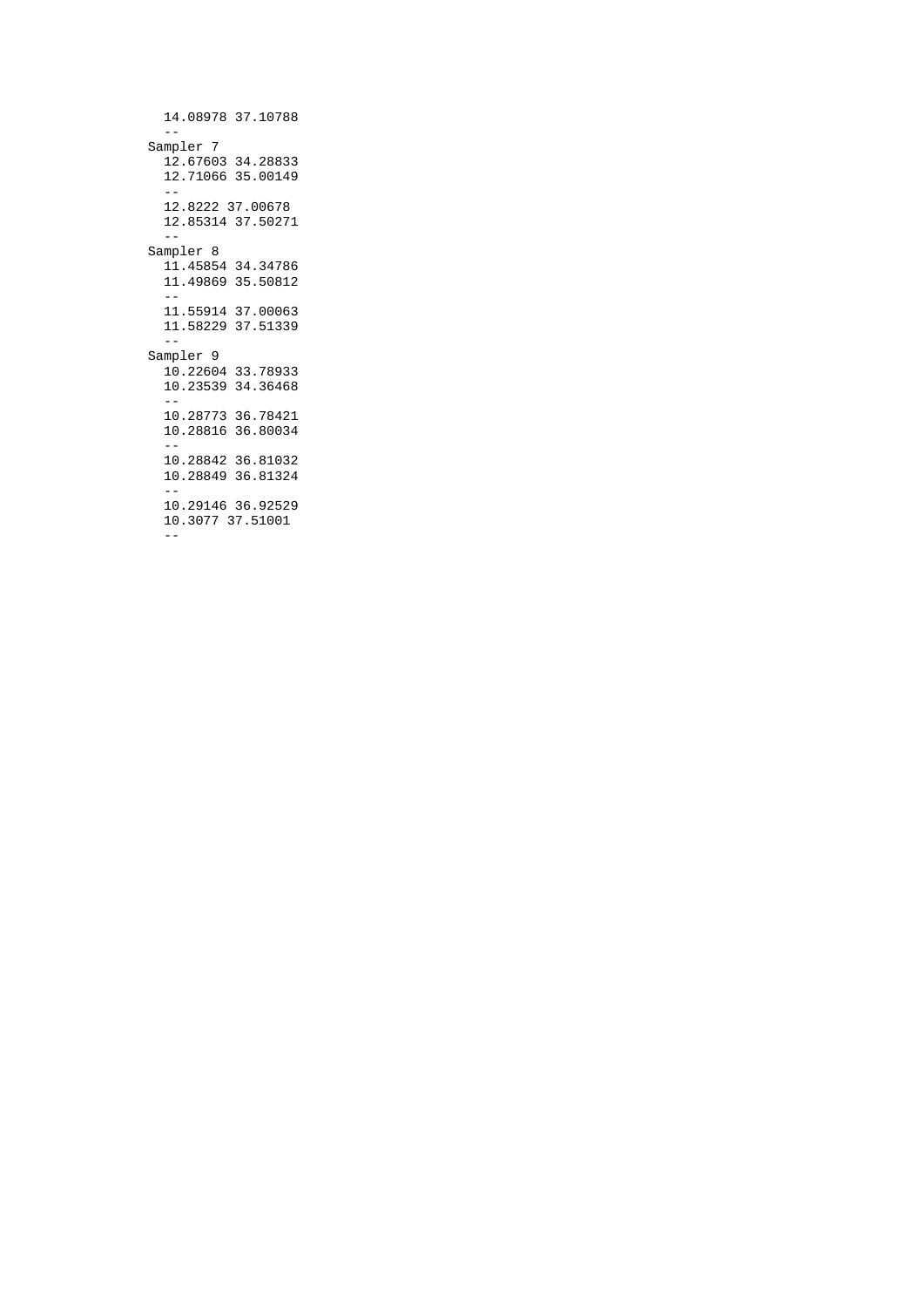## **Area E\_inside – previously surveyed sub-area replica 1**



| Number of samplers: 14 | Sample layer name:  1 replica 1<br>Type of sampler: Line |
|------------------------|----------------------------------------------------------|
| List of samplers:      | x-coord y-coord                                          |
| Sampler 1              | 15.92712 34.00029<br>15.99672 34.78966                   |
| Sampler 2<br>--        | 15.58002 34.00104<br>15.80454 36.50155                   |
| Sampler 3              | 15.23253 34.00076<br>15.4458 36.50351                    |
| Sampler 4<br>$- -$     | 14.90902 34.33074<br>15.08665 36.50435                   |
| Sampler 5              | 14.55966 34.33292<br>14.72711 36.50406                   |
|                        |                                                          |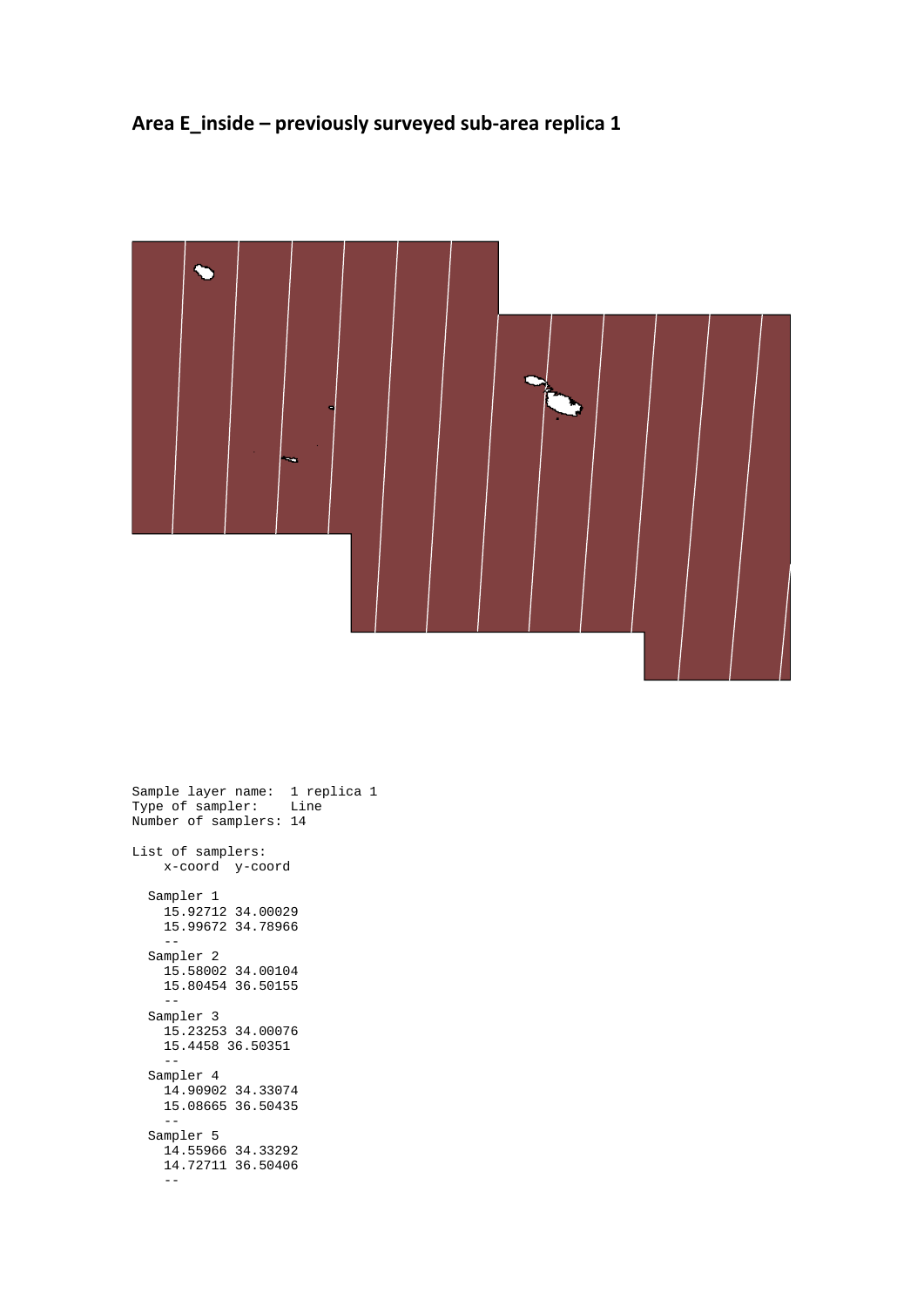Sampler 6 14.20991 34.33407 14.32576 35.96877 -- 14.32663 35.98021 14.32714 35.98696 -- 14.32728 35.98872 14.32847 36.0044 -- 14.32885 36.00942 14.32893 36.01043 -- 14.32958 36.01904 14.33 36.02451 -- 14.3302 36.02715 14.33031 36.02861 -- 14.33117 36.03988 14.3672 36.50263 -- Sampler 7 13.8598 34.33417 14.00695 36.50006 -- Sampler 8 13.50934 34.33323 13.68242 37.00302  $-$  Sampler 9 13.15854 34.33124 13.31952 37.00539 -- Sampler 10 12.84124 35.0009 12.95627 37.00661 -- Sampler 11 12.48711 35.00215 12.59268 37.00669 -- Sampler 12 12.13265 35.00233 12.22876 37.00561  $-$  Sampler 13 11.77789 35.00144 11.86455 37.00338 -- Sampler 14 11.49999 36.99846 11.50006 37 --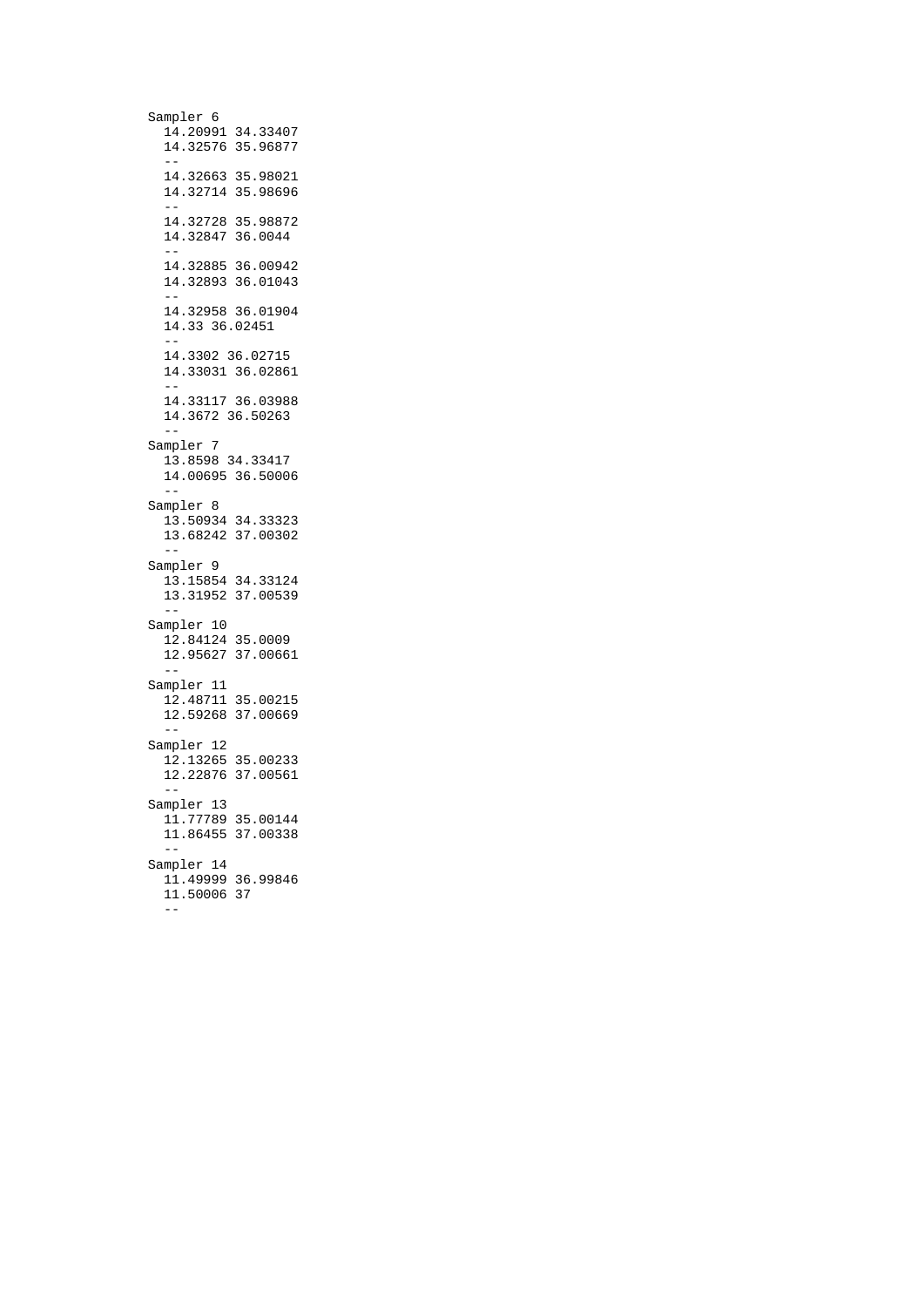## **Area E\_inside – previously surveyed sub-area replica 2**



|                    | Sample layer name:  1 replica 2<br>Type of sampler: Line<br>Number of samplers: 13 |  |
|--------------------|------------------------------------------------------------------------------------|--|
| List of samplers:  | x-coord y-coord                                                                    |  |
| Sampler 1          | 15.77341 34.00075<br>15.99972 36.45583                                             |  |
| Sampler 2          | 15.42614 34.00105<br>15.64568 36.50256                                             |  |
| Sampler 3          | 15.07847 34.00031<br>15.28675 36.50402                                             |  |
| Sampler 4<br>$- -$ | 14.75431 34.33184<br>14.92742 36.50436                                             |  |
| Sampler 5          | 14.40477 34.33356<br>14.51217 35.80713                                             |  |
|                    |                                                                                    |  |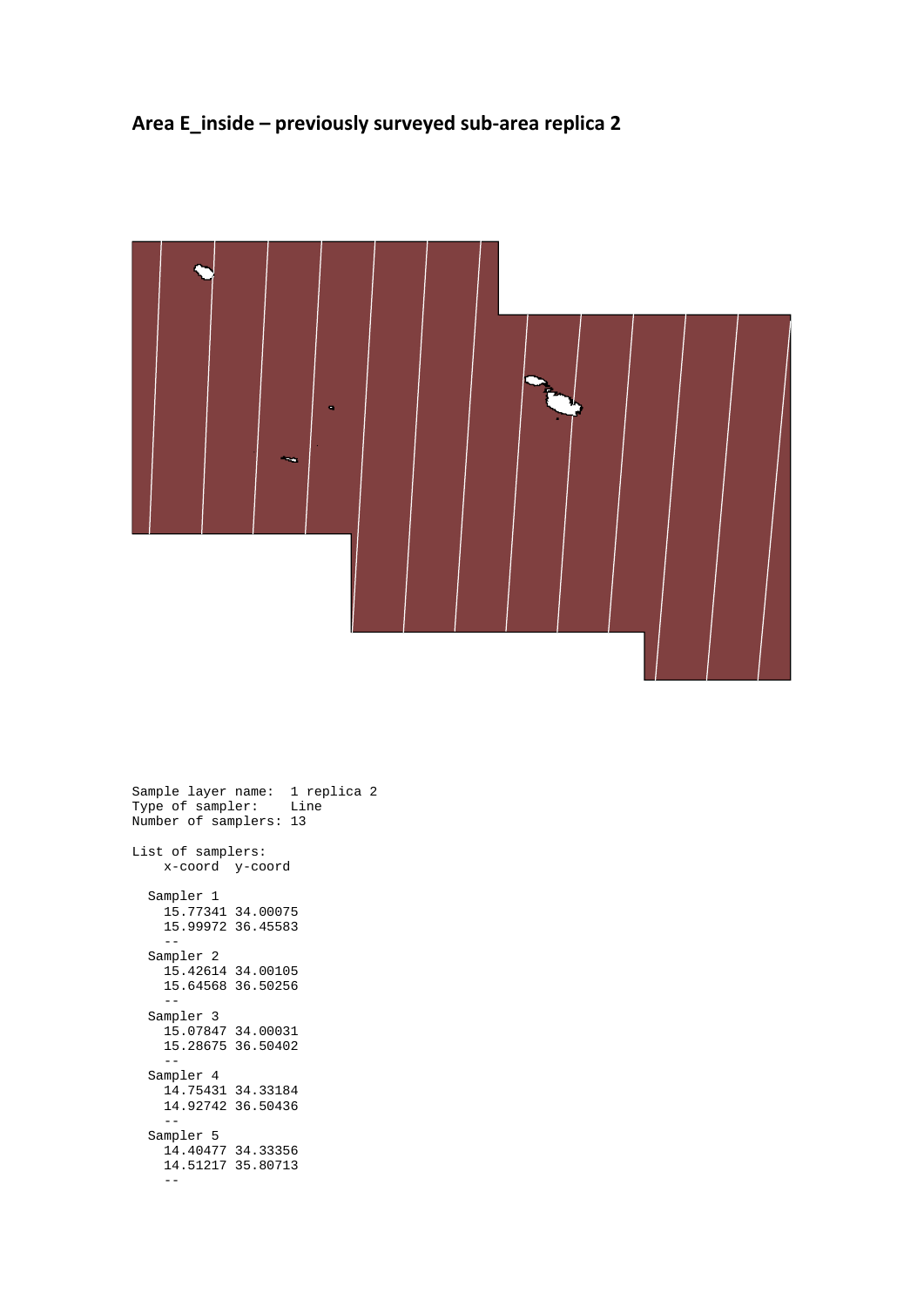14.51837 35.88695 14.51848 35.88831 -- 14.5189 35.89367 14.51924 35.89803 -- 14.51929 35.89865 14.51944 35.90058 -- 14.51957 35.90225  $14.56772$  36.50356 -- Sampler 6 14.05486 34.33424 14.20766 36.50163 -- Sampler 7 13.70459 34.33388 13.88439 37.0012 -- Sampler 8 13.35398 34.33248 13.52171 37.00421 -- Sampler 9 13.00304 34.33002 13.15865 37.00607 -- Sampler 10 12.68441 35.00159 12.79525 37.00679  $-$  Sampler 11 12.33013 35.00236 12.43151 37.00636 -- Sampler 12 11.97554 35.00207 12.05475 36.75133 -- 12.05482 36.75291 12.05519 36.76024 -- 12.05628 36.78223 12.05699 36.79655 -- 12.05711 36.79901 12.06746 37.00477 -- Sampler 13 11.62064 35.00071 11.70312 37.00203  $-$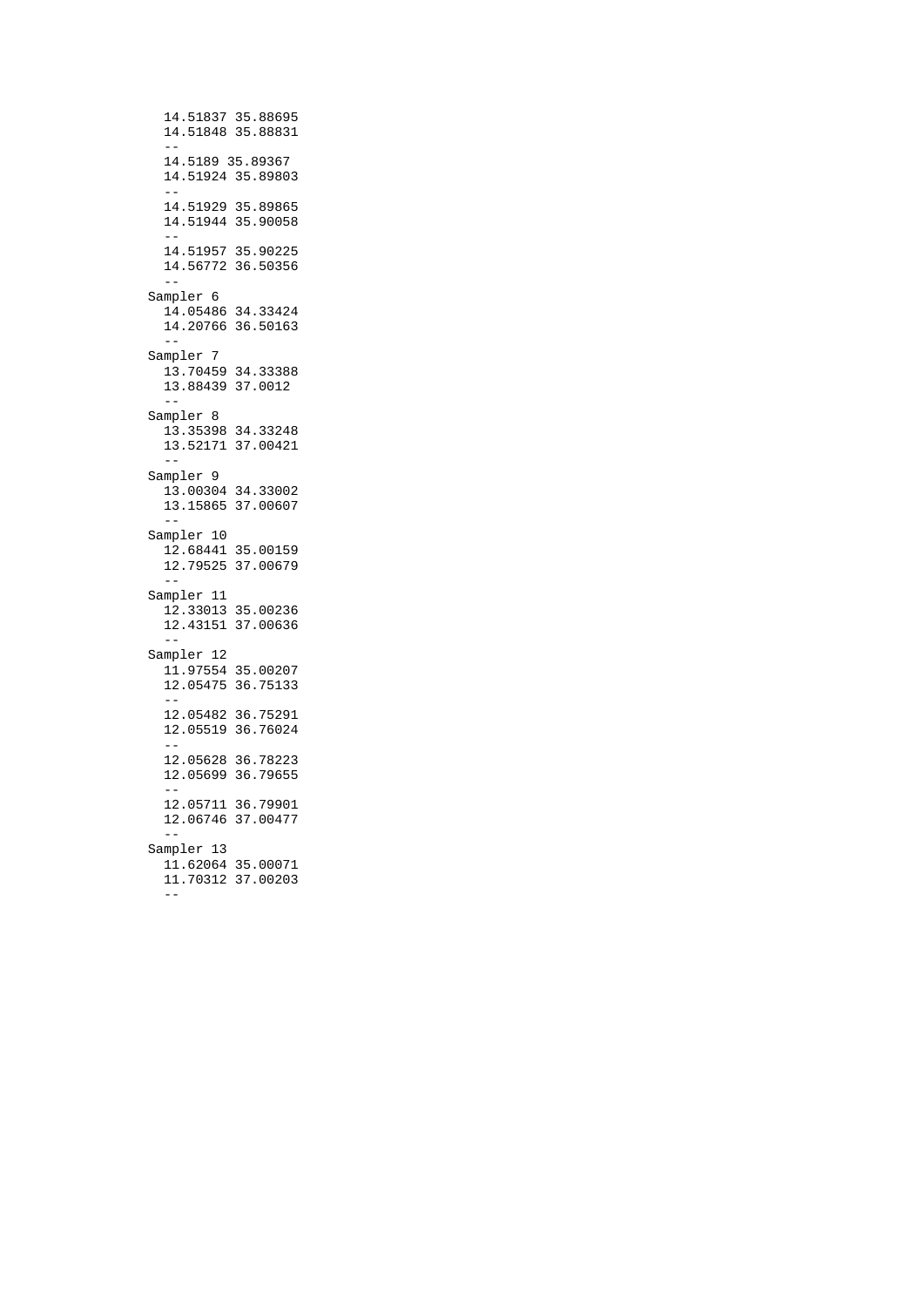



Sample layer name: 1 replica 1 Type of sampler: Line Number of samplers: 7 List of samplers: x-coord y-coord Sampler 1 27.76764 33.71873 27.99164 35.30228  $-$  Sampler 2 26.61017 33.65784 26.82349 35.3622 -- 26.82363 35.36322 27.02481 36.7658 -- 27.0324 36.81564 27.05291 36.9493 -- 27.0532 36.95116 27.05363 36.95391 -- 27.05402 36.95644 27.15392 37.58702 -- 27.15592 37.59935 27.159 37.61825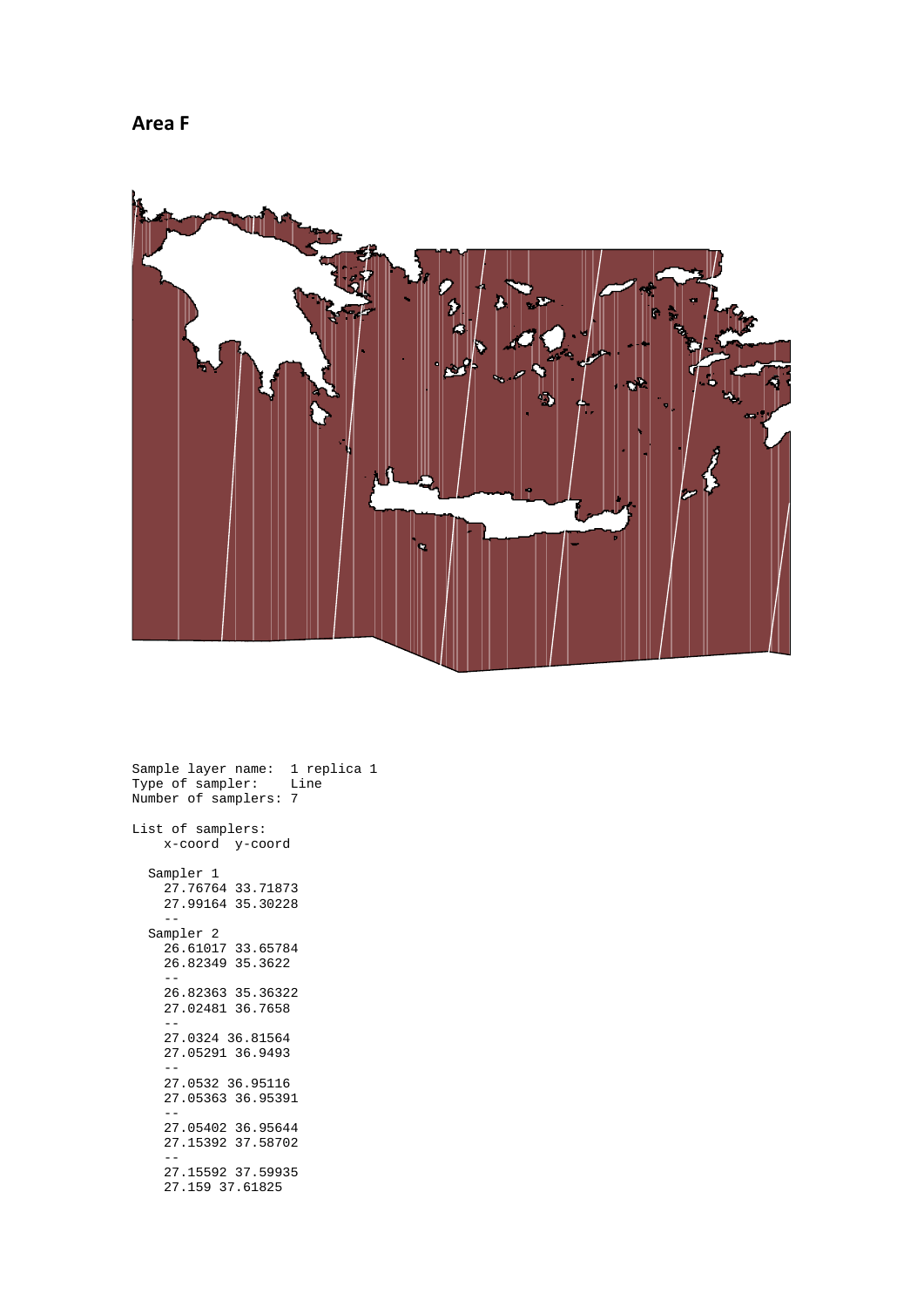-- 27.17273 37.70226 27.22026 37.98891  $-$  Sampler 3 25.44654 33.58066 25.59869 35.00681 -- 25.63756 35.34176 25.76141 36.34502 -- 25.76854 36.40009 25.81851 36.77898 -- 25.8226 36.80943 25.9911 38.00065 -- Sampler 4 24.28573 33.58358 24.43006 35.15993 -- 24.45101 35.36861 24.60454 36.78107 -- 24.60488 36.78395 24.70271 37.59567 -- 24.70704 37.63028 24.75419 38.00031 -- Sampler 5 23.1384 33.86852 23.297 35.84727 -- 23.30088 35.89071 23.43769 37.30794 -- 23.44104 37.34028 23.44862 37.41302 -- 23.45741 37.49678 23.45747 37.49739 -- 23.46117 37.53238 23.47651 37.67644 -- 23.48706 37.77441 23.50082 37.90085 -- 23.51155 37.99844 23.51635 38.04172 -- Sampler 6 21.9595 33.84546 22.16783 36.89106 -- 22.27999 38.17444 22.29688 38.35373 -- Sampler 7 20.99934 37.84394 21.03725 38.35715 -- 21.03755 38.36109 21.04483 38.45618 -- 21.04661 38.47931 21.04883 38.50805 --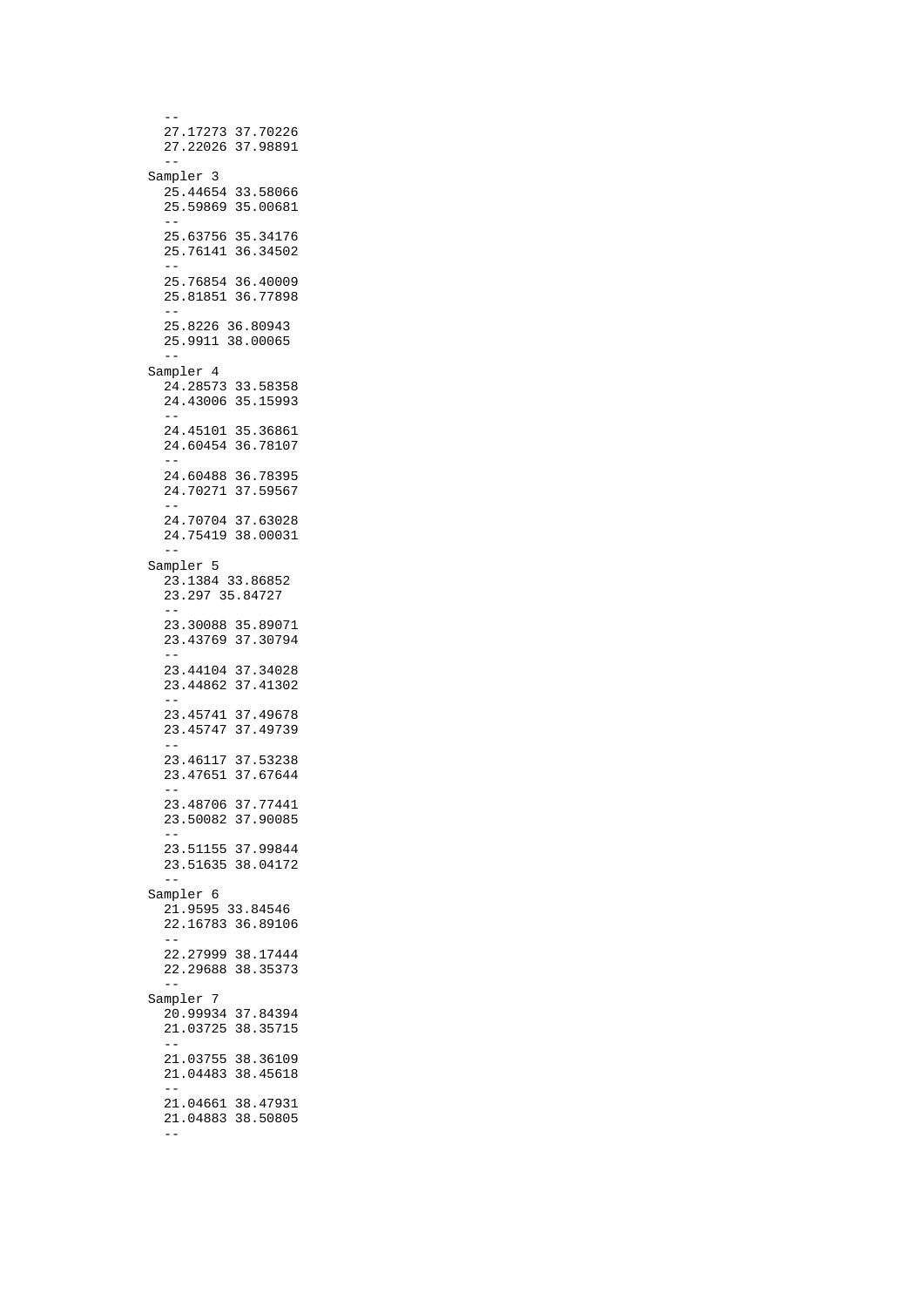#### **Area G\_outside**



Sample layer name: 1 replica 1 Type of sampler: Line Number of samplers: 7 List of samplers: x-coord y-coord Sampler 1 34.74165 32.97469 34.89725 33.66492 -- 35.15678 34.74582 35.22296 35.00893 -- 35.37804 35.60765 35.69613 36.76564  $-$  Sampler 2 33.55055 32.2927 34.13697 35.00587 -- Sampler 3 32.57006 32.69073 32.94802 34.5744  $-$  Sampler 4 31.57162 33.08515 32.15417 36.01201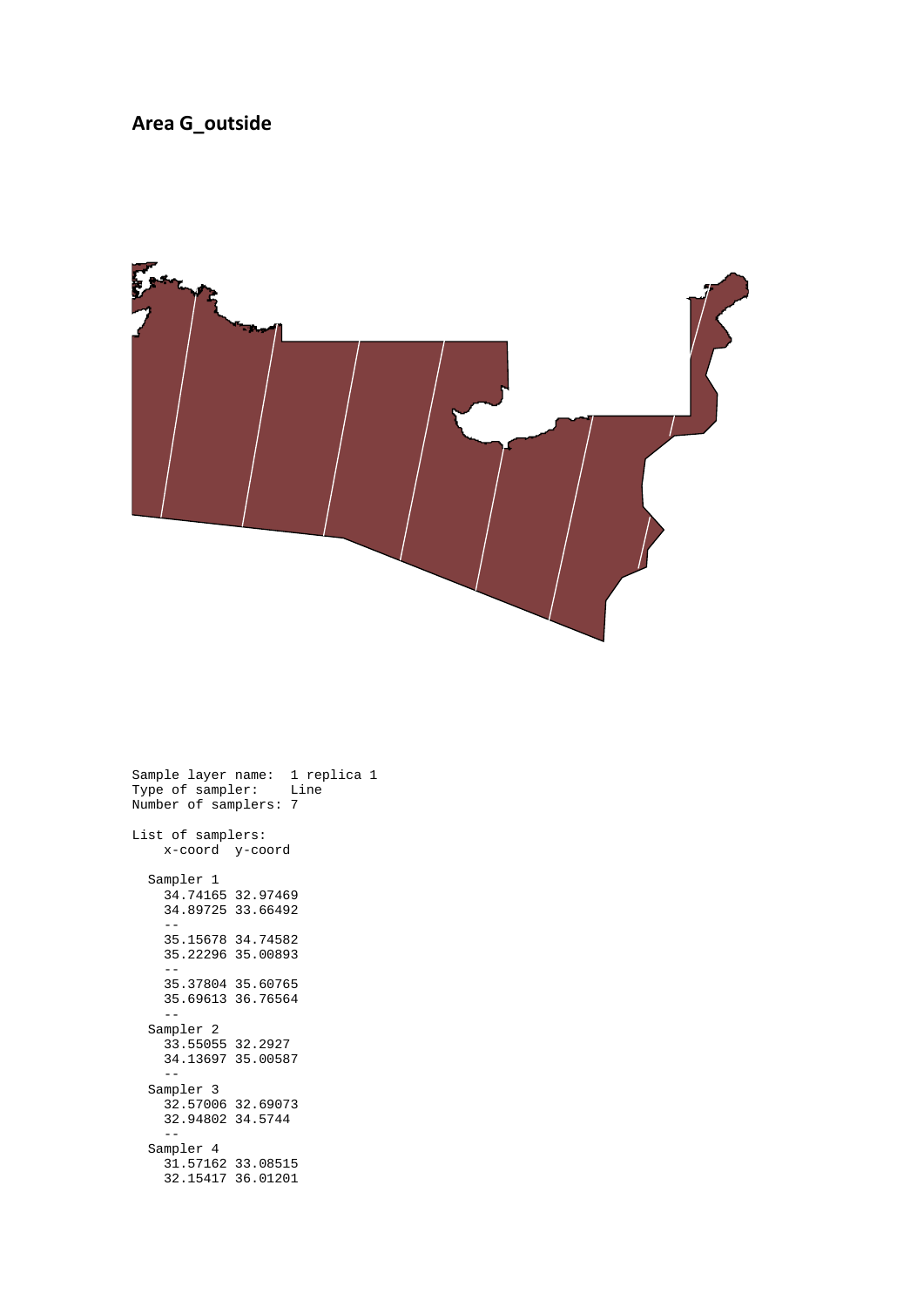| Sampler 5         |
|-------------------|
| 30.54473 33.4115  |
| 31.0267 36.01227  |
|                   |
| Sampler 6         |
| 29.47134 33.53749 |
| 29.93316 36.2299  |
|                   |
| Sampler 7         |
| 28.38629 33.65393 |
| 28.85258 36.59667 |
|                   |
| 28.86034 36.64021 |
| 28.86085 36.64302 |
|                   |
| 28.86117 36.64482 |
| 28.8701 36.69476  |
|                   |
|                   |

## **Area G\_inside – previously surveyed sub-area replica 1**



Sample layer name: 1 replica 1 Type of sampler: Line Number of samplers: 14 List of samplers: x-coord y-coord Sampler 1 35.0224 35.00924 35.37723 36.3596 -- Sampler 2 34.63736 35.00874 35.06723 36.66352 -- Sampler 3 34.2507 35.00673 34.39582 35.5996 -- 34.41175 35.66324 34.71144 36.81154 -- Sampler 4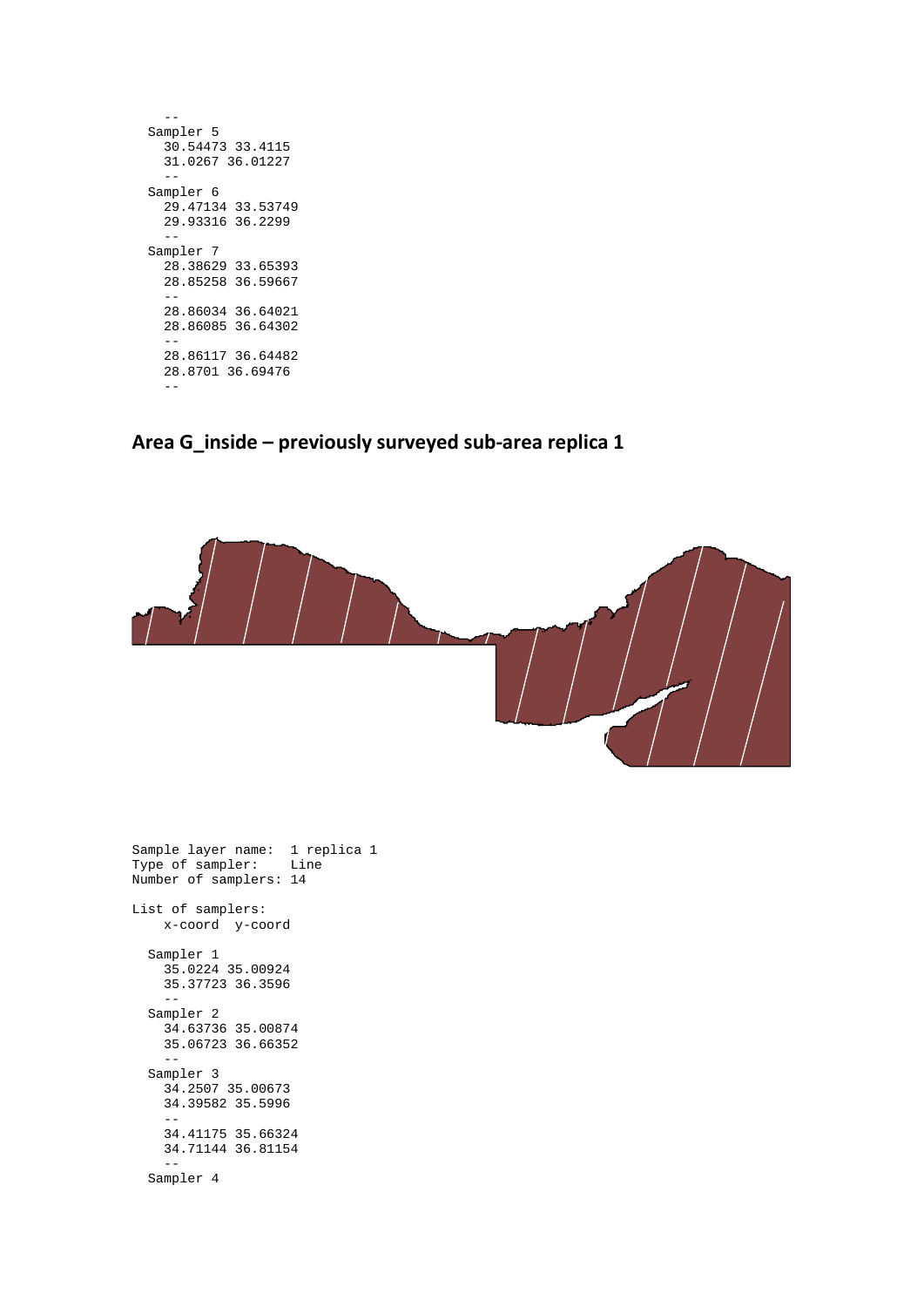33.89813 35.15462 33.93987 35.32994 -- 33.9722 35.46434 34.25401 36.58548 -- Sampler 5 33.55573 35.35659 33.75495 36.18296 -- 33.75716 36.19186 33.76406 36.21968 -- Sampler 6 33.16476 35.35954 33.34654 36.13383 -- Sampler 7 32.91894 36.00458 32.94078 36.09799 -- Sampler 8 32.52238 36.00916 32.54265 36.09816  $- -$  Sampler 9 32.1244 36.01217 32.19877 36.34459 -- Sampler 10 31.72508 36.01359 31.84887 36.57772 -- Sampler 11 31.32447 36.01342 31.47827 36.73059  $-$  Sampler 12 30.92262 36.01163 31.0939 36.83113 -- Sampler 13 30.5196 36.00822 30.69365 36.86558 -- Sampler 14 30.11544 36.00318 30.17393 36.30683 --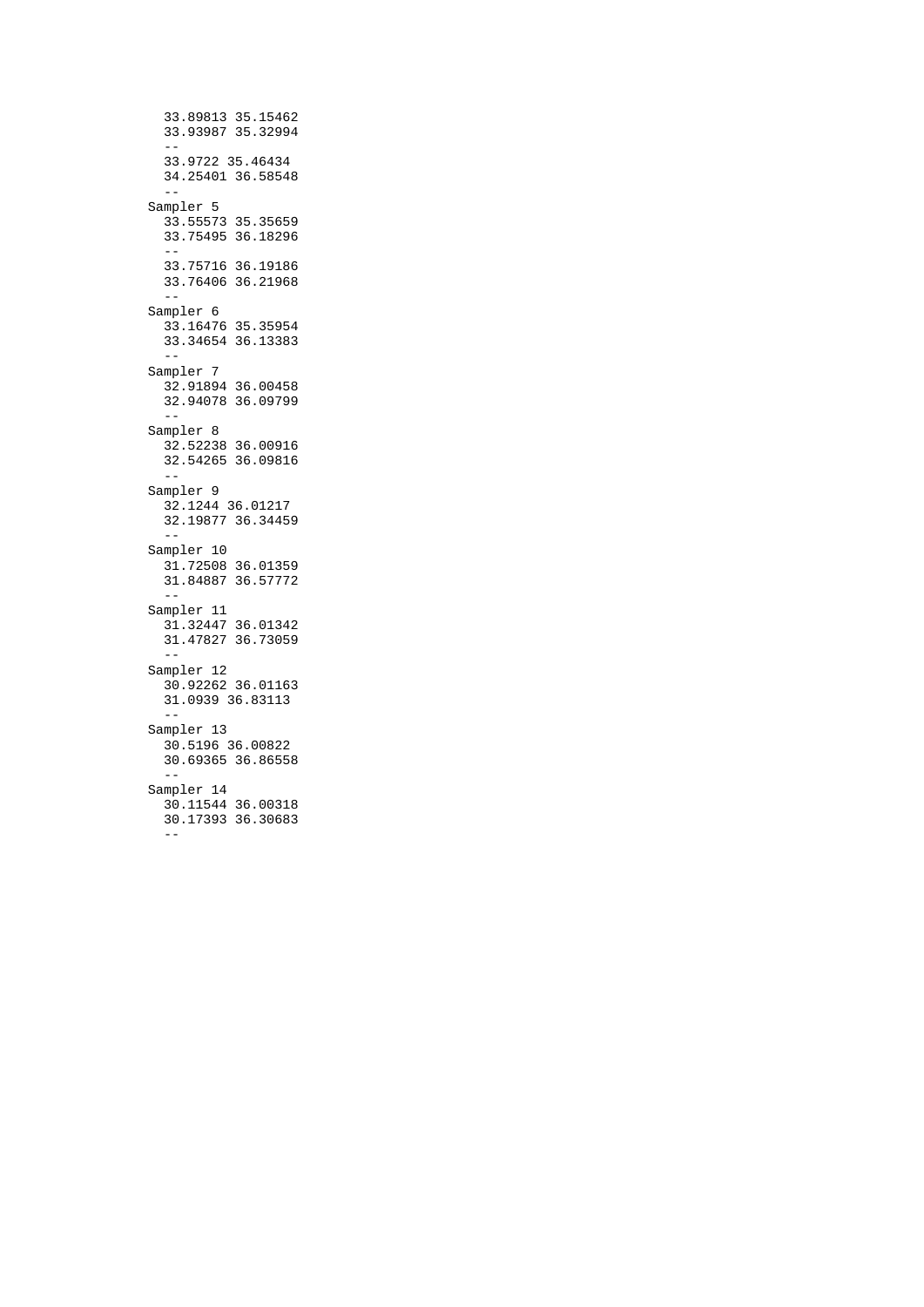#### **Area E – previously surveyed sub-area replica 2**



Sample layer name: 1 replica 2 Type of sampler: Line Number of samplers: 14 List of samplers: x-coord y-coord Sampler 1 35.14812 35.00908 35.37708 35.88828 -- Sampler 2 34.76362 35.00907 35.18118 36.60791  $- -$  Sampler 3 34.37748 35.00755 34.53806 35.65733 -- 34.54174 35.67189 34.54281 35.67611 -- 34.54542 35.68642 34.54655 35.69088 -- 34.54956 35.70276 34.82878 36.76504 -- Sampler 4 34.00137 35.05357 34.08451 35.40049 -- 34.1175 35.53585 34.40975 36.683 -- Sampler 5 33.69374 35.39896 33.91085 36.2878 -- Sampler 6  $33.29052$  35.34822 33.48001 36.14866 -- Sampler 7 32.97691 35.69483 33.06618 36.07788 -- Sampler 8